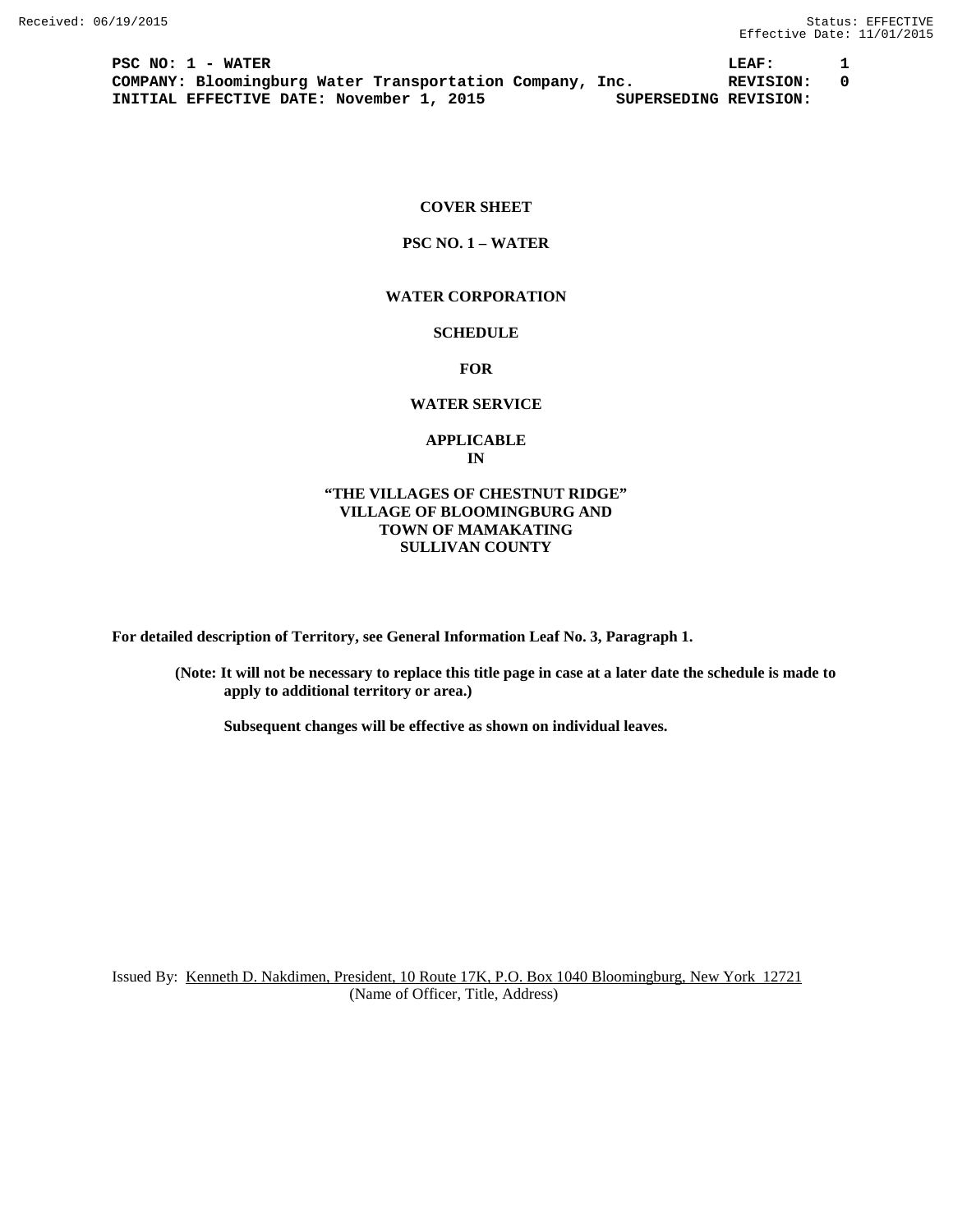PSC NO: 1 - WATER 100 DEAF: 2<br>
COMPANY: Bloomingburg Water Transportation Company, Inc. 1980 REVISION: 0 **COMPANY: Bloomingburg Water Transportation Company, Inc. REVISION:**<br>INITIAL EFFECTIVE DATE: November 1, 2015 SUPERSEDING REVISION: **INITIAL EFFECTIVE DATE: November 1, 2015** 

# **TABLE OF CONTENTS**

|     | <b>GENERAL INFORMATION</b>                                 | <b>LEAF NO.</b> |
|-----|------------------------------------------------------------|-----------------|
| 1.  | Territory                                                  | 3               |
| 2.  | Application for Water Service                              | 3               |
| 3.  | Deposits - Security                                        | 3               |
| 4.  | Deposits - Interest                                        | $\overline{4}$  |
| 5.  | Deposits - Return                                          | $\overline{4}$  |
| 6.  | Deposits - Other                                           | $\overline{4}$  |
| 7.  | <b>General Rules</b>                                       | $5 - 6$         |
| 8.  | Metered Service                                            | $6 - 7$         |
| 9.  | <b>Unmetered Service</b>                                   | $\tau$          |
| 10. | <b>Extension of Mains</b>                                  | $\tau$          |
| 11. | Discontinuance of Service - Non-payment                    | $7 - 8$         |
| 12. | Discontinuance of Service - Other                          | $8-9$           |
| 13. | Discontinuance of Residential Service - Special Procedures | 9               |
| 14. | <b>Deferred Payment Agreements</b>                         | 9               |
| 15. | <b>Complaint Handling Procedures</b>                       | 10              |
| 16. | <b>Restoration of Service</b>                              | $10 - 11$       |
| 17. | <b>Interest on Customer Overpayments</b>                   | 11              |
| 18. | Regulation                                                 | 11              |
|     | <b>RATES</b><br>Service Classification No. 1               | 12              |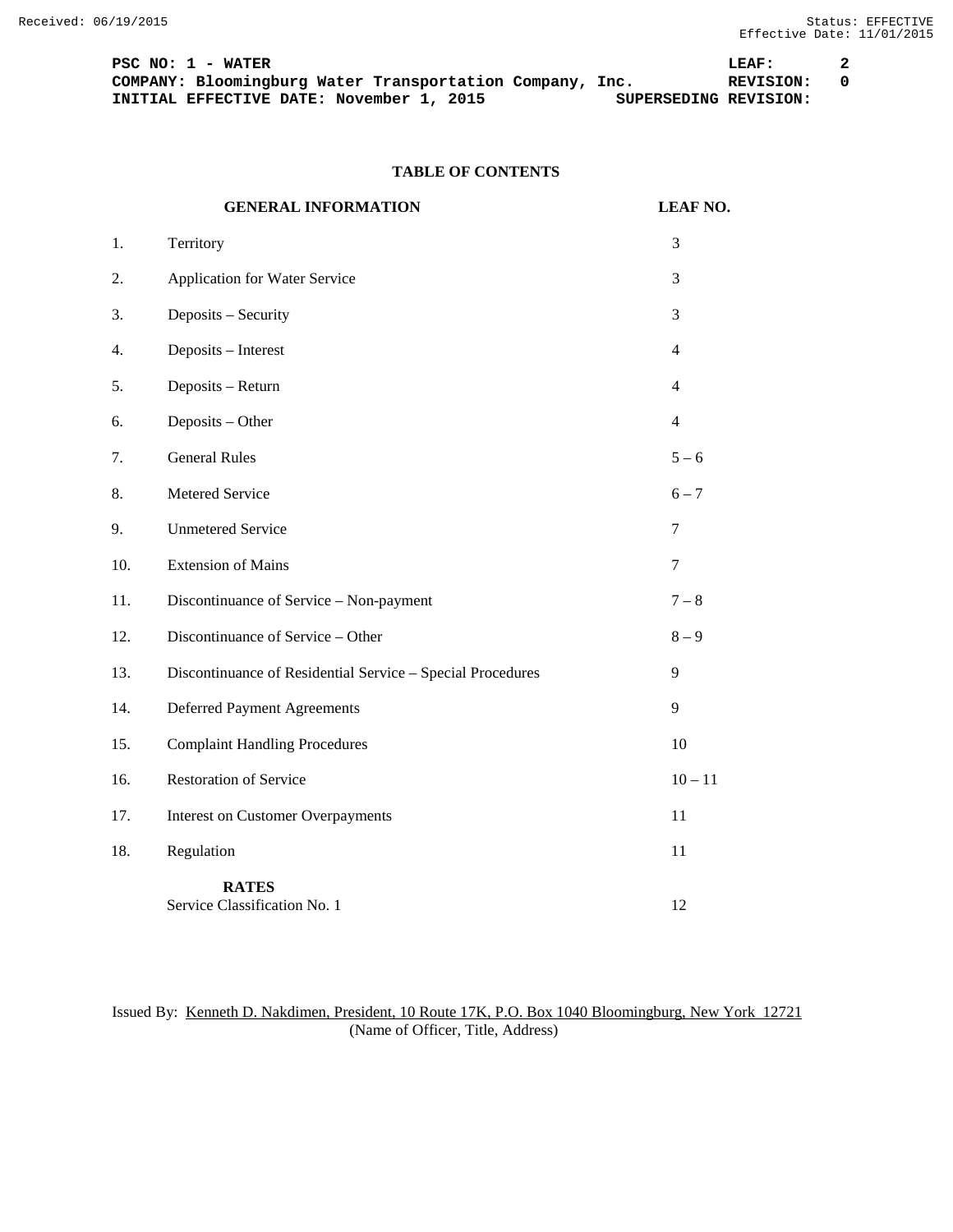**PSC NO: 1 - WATER LEAF: 3 COMPANY: Bloomingburg Water Transportation Company, Inc. REVISION: 0 INITIAL EFFECTIVE DATE: November 1, 2015 SUPERSEDING REVISION:**

## **GENERAL INFORMATION**

1. Territory "The Villages of Chestnut Ridge", housing development in the Village of Bloomingburg and Town of Mamakating, Sullivan County

Service Provided to Members of "The Villages of Chestnut Ridge Homeowners' Association, Inc."

- 2. Application for Water Service
	- A. Applicant must be a member of "The Villages of Chestnut Ridge Homeowners' Association, Inc."
	- B. Written application for service may be required.
	- C. A separate application may be required for each premise.
	- D. Premises may be subject to inspection by the Association.
	- E. Applications need not be accepted from customers with charges due on any water accounts with the Association. The Association must accept an application if the customer enters into a deferred payment agreement.
	- F. Service pipe installations are subject to Association approval.
- 3. Deposits Security
	- A. As a condition of receiving service, the Association may require a deposit from customers that are delinquent (having a bill remaining unpaid 23 days from the date mailed), seasonal, short term or temporary or who have had service terminated for non-payment during the preceding 6 months. In addition, a deposit may also be required from a non-residential customer whose credit has not been established with the Association. A delinquent customer shall be provided with a written notice 20 days before the deposit is assessed which states that failure to make timely payments will permit the Association to require a deposit from such customer.
	- B. Deposits from applicants and customers may not exceed two times the estimated average monthly bill for a calendar year, except in the case of customers whose usage varies widely where deposits may not exceed twice the average monthly bill for the peak season.
	- C. The Association shall perform an annual review of the billing history of every customer who has a deposit with the Association to assure that a deposit is still required under (3A) above and that the amount of the deposit conforms with (3B) above. The Association reserves the right to review the deposit at any time. If a review shows that the deposit held falls short of the amount the Association may require by 25 percent or more, the Association may require the payment of an additional amount. If a review shows that the deposit held exceeds the amount required by 25 percent or more, the Association shall refund the excess to the customer. The customer may request a downward revision of the deposit.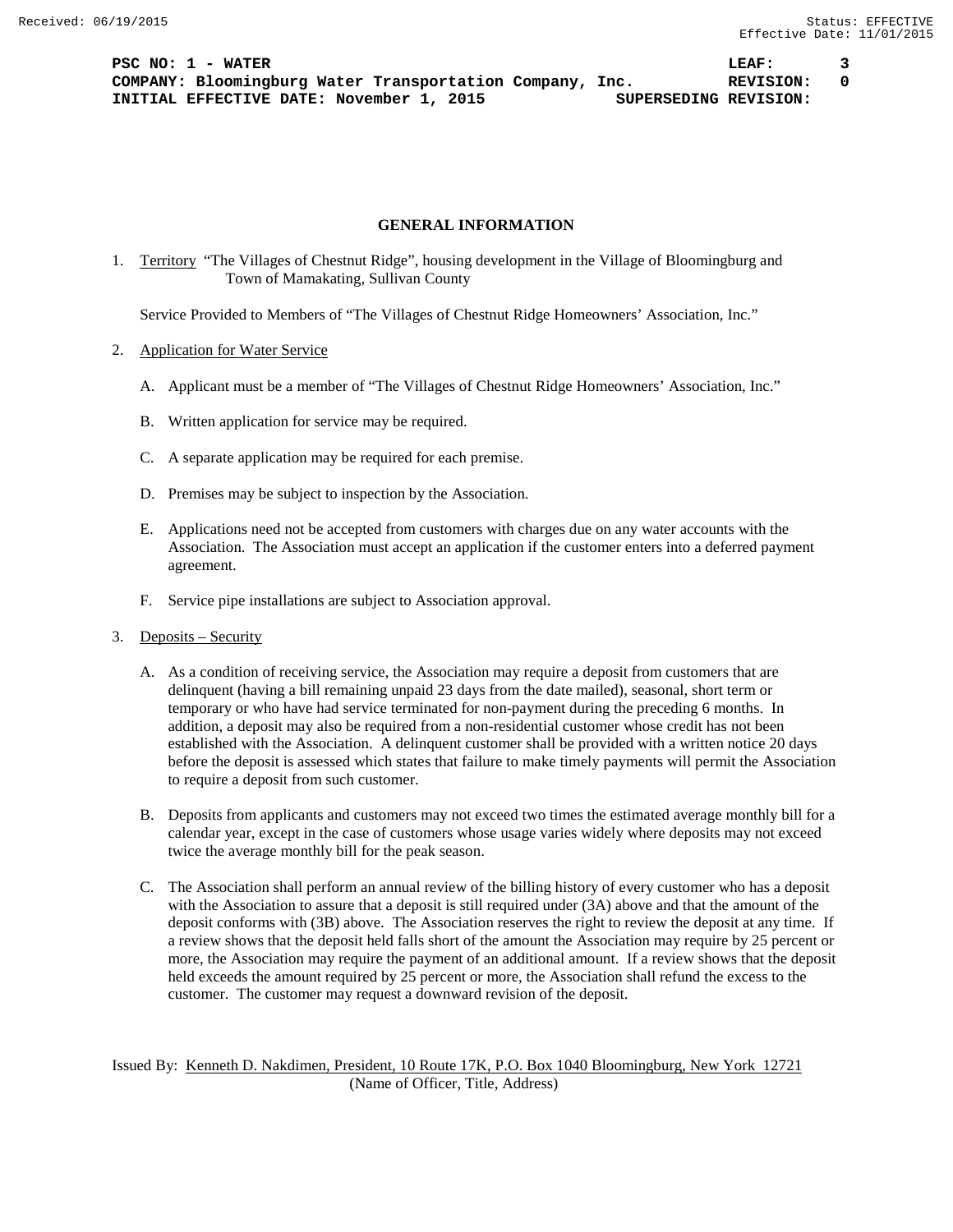**PSC NO: 1 - WATER LEAF: 4 COMPANY: Bloomingburg Water Transportation Company, Inc. REVISION: 0 INITIAL EFFECTIVE DATE: November 1, 2015 SUPERSEDING REVISION:**

#### **GENERAL INFORMATION**

### 4. Deposits – Interest

Every deposit shall earn simple interest at the rate per annum prescribed by the Public Service Commission. The interest must be paid to customers when the deposit is returned. If the deposit has been held for 12 consecutive months or more, the interest must be credited to the customer no later than the first bill rendered after the next succeeding first day of October and at the end of each succeeding 12 month period.

#### 5. Deposits – Return

- A. The Association shall return to a customer a deposit or portion of a deposit and all interest thereon no more than 30 days after:
	- (1) the day the account is closed and all bills are paid; or
	- (2) the date of the first bill for service rendered after a 12 month period during which time the customer was not delinquent, provided there is no other basis for the Association to request a deposit; or
	- (3) a review of the deposit shows that a reduction of the deposit is warranted.
- B. A deposit or portion of a deposit plus interest thereon that is subject to return may be credited to the customer's account in the amount of any outstanding charges. If any balance remains, a refund check shall be issued.

#### 6. Deposits – Other

- A. In the event that the applicant desires service for a trailer or other non-permanent structure, he shall deposit with the Association all costs of the connection of such service. Said deposit shall bear simple interest as required above and shall be refunded at the end of 10 years, or sooner in the event that a permanent structure for such service connection is completed.
- B. The Association may also require deposits from customers to guarantee future payments as set forth in lawn sprinkler, main extension, or other forms of contracts which are in a form approved by the Public Service Commission. The interest rates for these deposits will be the same as the interest rates for security deposits and such interest will be credited to the customer as prescribed by Commission rules.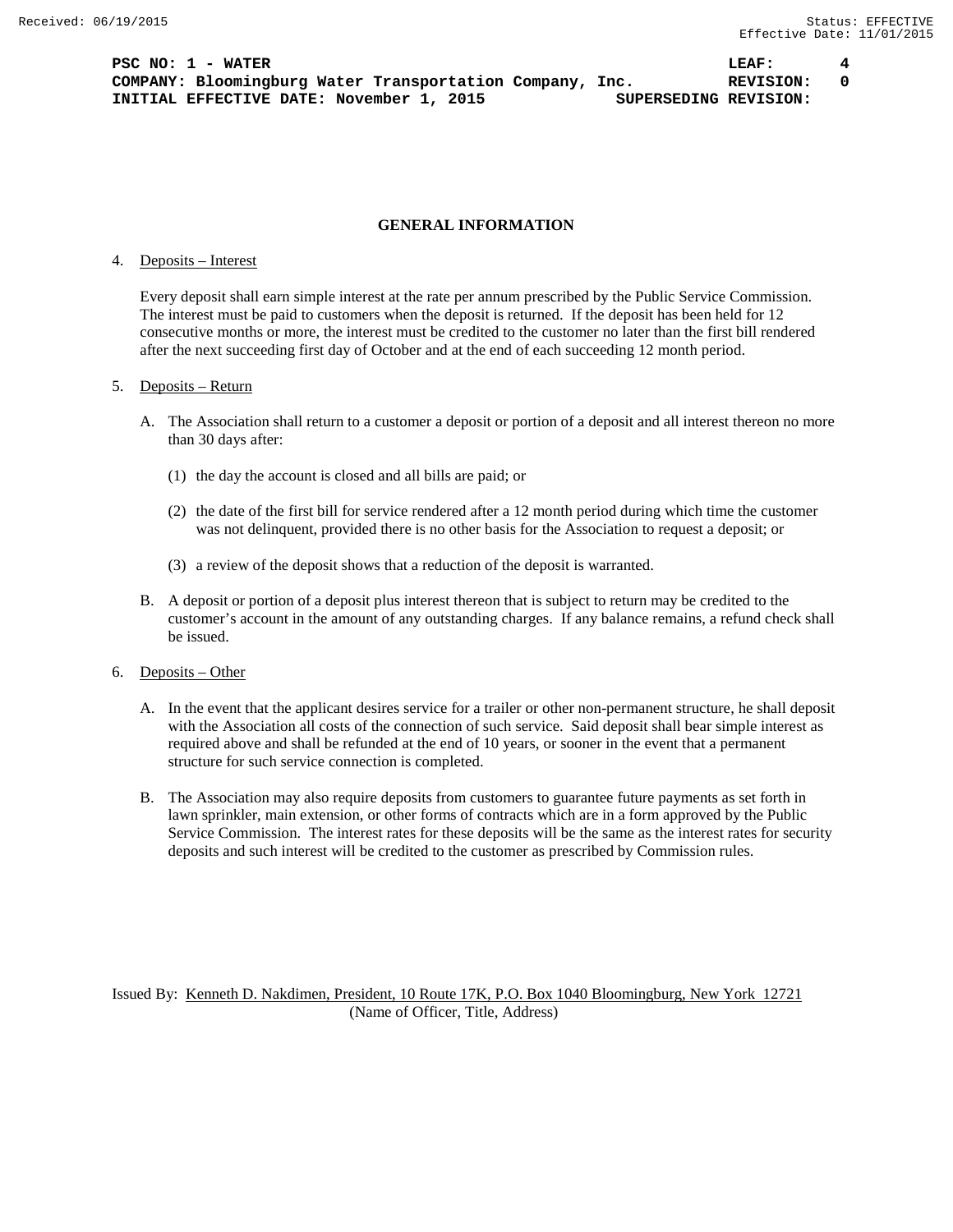# **GENERAL INFORMATION**

# 7. General Rules

- A. Customers must provide 10 days' written notice prior to the date on which termination of service is requested or prior to a change of occupancy, until which date the customer will be responsible for payment of service.
- B. Fire hydrants shall not be used without the written permission of the Association or unless in conformance with filed fire protection tariff provisions.
- C. The Association will not be liable for damage resulting from the presence of its facilities, supply, or use of water service, except damage resulting from gross negligence of the Association.
- D. The Association may shut off water in its mains to make repairs and extensions. Where possible, proper advance notice will be made to customers affected.
- E. The use of water for sprinkling, swimming pools, or other less essential uses may be restricted or prohibited where such use may unreasonably reduce the adequacy of service for other domestic purposes.
- F. There must be a separate service for each premise.
- G. Installation of service pipes and mains will not normally be made when the ground is frozen.
- H. The customer is responsible for service pipes and plumbing within the property line. Any plumbing work done on the customer's service pipe is subject to approval by the Association. No underground work shall be covered up until it has been inspected and approved by the Association.
- I. All leaks on customer premises or the customer portion of the service pipe must be repaired as soon as possible.
- J. All mains, services (up to the property line) and other water system facilities will be maintained and replaced by the Association.
- K. The Association will supply water in the distribution system at pressures between 20 and 100 pounds per square inch (psi) and will strive, where practicable, to maintain a normal working pressure of 60 psi with a minimum of 35 psi. If the Association makes changes to its system which cause the pressure to increase to over 100 psi to existing customers, the Association will be responsible for the first installation of the necessary equipment in the customer's premises. From that point on the equipment will be considered part of the customer's internal plumbing and the customer will be responsible for its maintenance or replacement. If a water pressure reducing valve, in the customer's or applicant's opinion, is necessary or desired to safeguard the plumbing, it is the customer's or applicant's responsibility to purchase, install and maintain this equipment. Where a pressure reducing valve is used it is also advisable to install a suitable pressure relief valve. All installations will comply with the local building codes and standards and are considered a part of the customer's internal plumbing.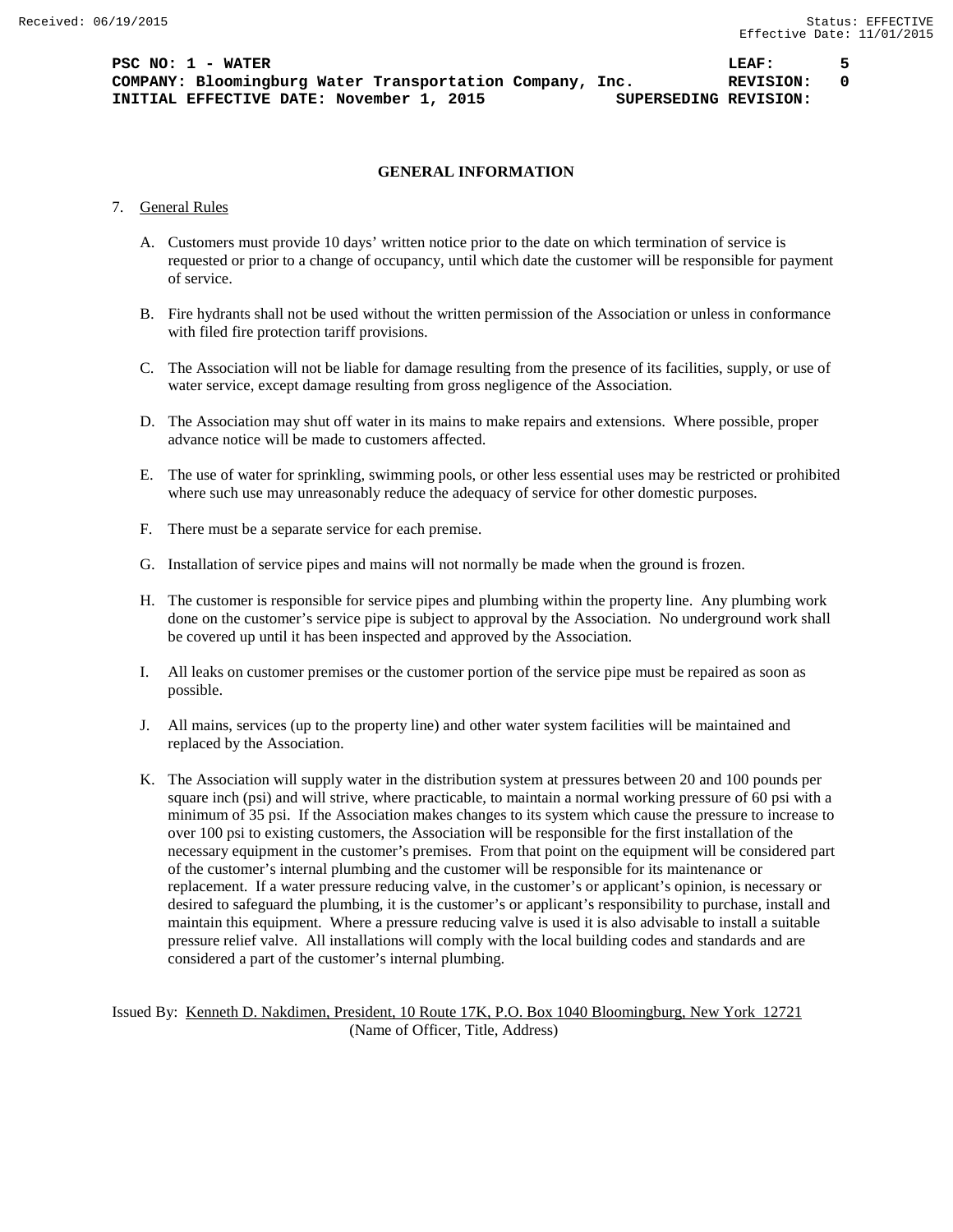**PSC NO: 1 - WATER LEAF: 6 COMPANY: Bloomingburg Water Transportation Company, Inc. REVISION: 0 INITIAL EFFECTIVE DATE: November 1, 2015 SUPERSEDING REVISION:**

# **GENERAL INFORMATION**

- L. Where an applicant is seeking service at an elevation or gradient which could not otherwise be adequately serviced by existing plant, the Association will require that the applicant bear the additional cost of providing such extraordinary service, or in the alternative, require the applicant to purchase, install and maintain the necessary special equipment, such as a hydro-pneumatic system, needed to serve the premises. The installation of a hydro-pneumatic system as part of the customer's internal plumbing may be subject to approval of the Health Department and should comply with local building codes and standards.
- M. Cross connections to water sources other than the Association's or with other facilities are strictly prohibited. Customers must, at their expense, install and maintain such backflow prevention devices as may be required by the Association in accordance with good water works practice or applicable laws or regulations.
- N. Customers must permit Association representatives to enter their premises on reasonable request for purposes relating to the operation and maintenance of the Association's system, including inspection of the customer's and the Association's facilities, installation, reading, testing, replacement and removal of meters, and terminating and restoring service.
- O. No person shall maliciously, willfully or negligently break, damage, destroy, uncover, deface, block access to or tamper with any pipe, valve, meter, structure, appurtenance or equipment which is a part of the water works system.
- 8. Metered Service (if applicable and provided for in Service Class No. \_\_\_ or Nos. \_\_)
	- A. A meter of a type approved by the Commission is required for each premise.
	- B. The Association will furnish, install, and maintain the meter. Unless the meter register is set at zero, the Association shall attach a tag with the date and meter dial reading at the time of installation.
	- C. The customer will provide a location for the meter acceptable to the Association and will be responsible for the cost of repairing damage resulting from human interference, frost, backflow of hot water, or other such causes.
	- D. Where the Association agrees it is necessary to set a meter outside the building, it shall be installed at the expense of the customer in a pit acceptable to the Association which is both water-tight and frostproof. The cover of the pit shall be fastened with a convenient locking device. Where the distance from the property line to the front wall of the building is greater than 75 feet, the Association may require that the meter be set in a pit at or near the property line. If the pit is to be installed on property not owned or controlled by the customer, written consent of the owner of the property shall be obtained prior to the installation.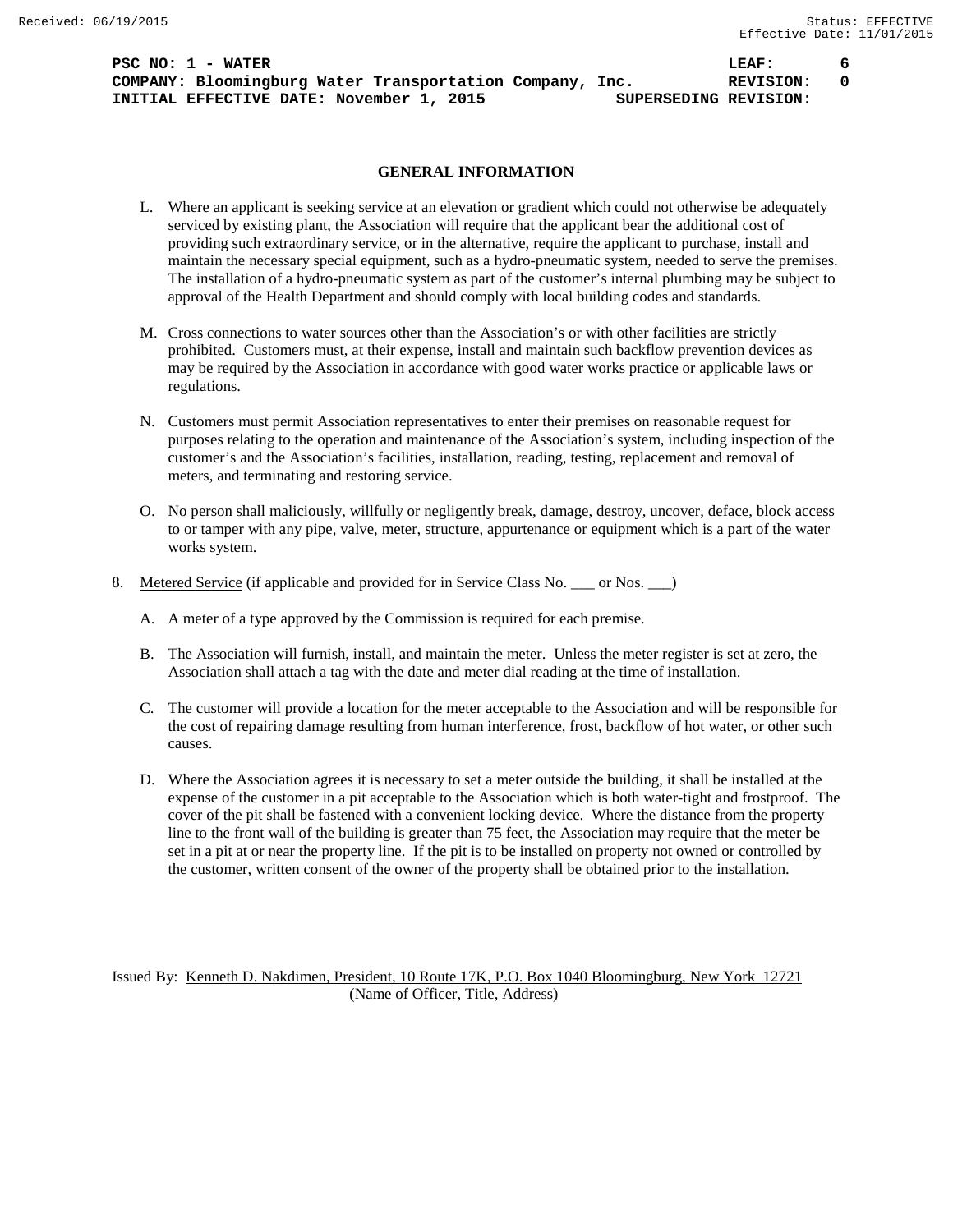**PSC NO: 1 - WATER LEAF: 7 COMPANY: Bloomingburg Water Transportation Company, Inc. REVISION: 0 INITIAL EFFECTIVE DATE: November 1, 2015 SUPERSEDING REVISION:**

### **GENERAL INFORMATION**

- E. The Association reserves the right to remove, test, and replace the meter.
- F. The Association shall afford the customer an opportunity to verify the final reading of any water meter removed from the premises and obtain the customer's signature on a meter removal card which shows the date removed and the reading.
- G. Meters will be tested in conformance with rules of the Public Service Commission. In the case of a disputed account involving the accuracy of the meter, the Association will have the meter tested upon the request of the customer. Should the customer request to have a second meter test within 1 year, the customer will be responsible for the actual cost incurred to have the meter tested including the cost to remove the meter, payable in advance to the Association. This fee will be refunded if the meter's final weighted average is found to register in excess of 100 percent. Adjustments in bills for over-registration of the meter will be made in accordance with the current rules of the Public Service Commission.
- H. Bills will show meter readings and the dates read.
- I. Bills will be reasonably estimated where a meter has been inaccessible and will be so indicated on the bill.
- J. Where a meter has ceased to register or its percentage of accuracy cannot be determined, an estimated bill for the current period may be rendered. For all other periods the bill shall be the minimum applicable charge.
- 9. Unmetered Service (if applicable and provided for in Service Class No. \_\_\_ or Nos. \_\_\_)

All applicable provisions of this tariff shall apply.

10. Extension of Mains

Mains will be extended in conformance with Commission Rules and Regulations found in 16 NYCRR, Part 501.

11. Discontinuance of Service – Non –Payment

Service may be discontinued under the following provisions: for non-payment of any amount due for water supplied, for failure to make any payment due under a deferred payment agreement or for meter repairs (see Section 8C), for failure to post a required deposit or for failure to pay any fee or charge accruing under the contract or tariff.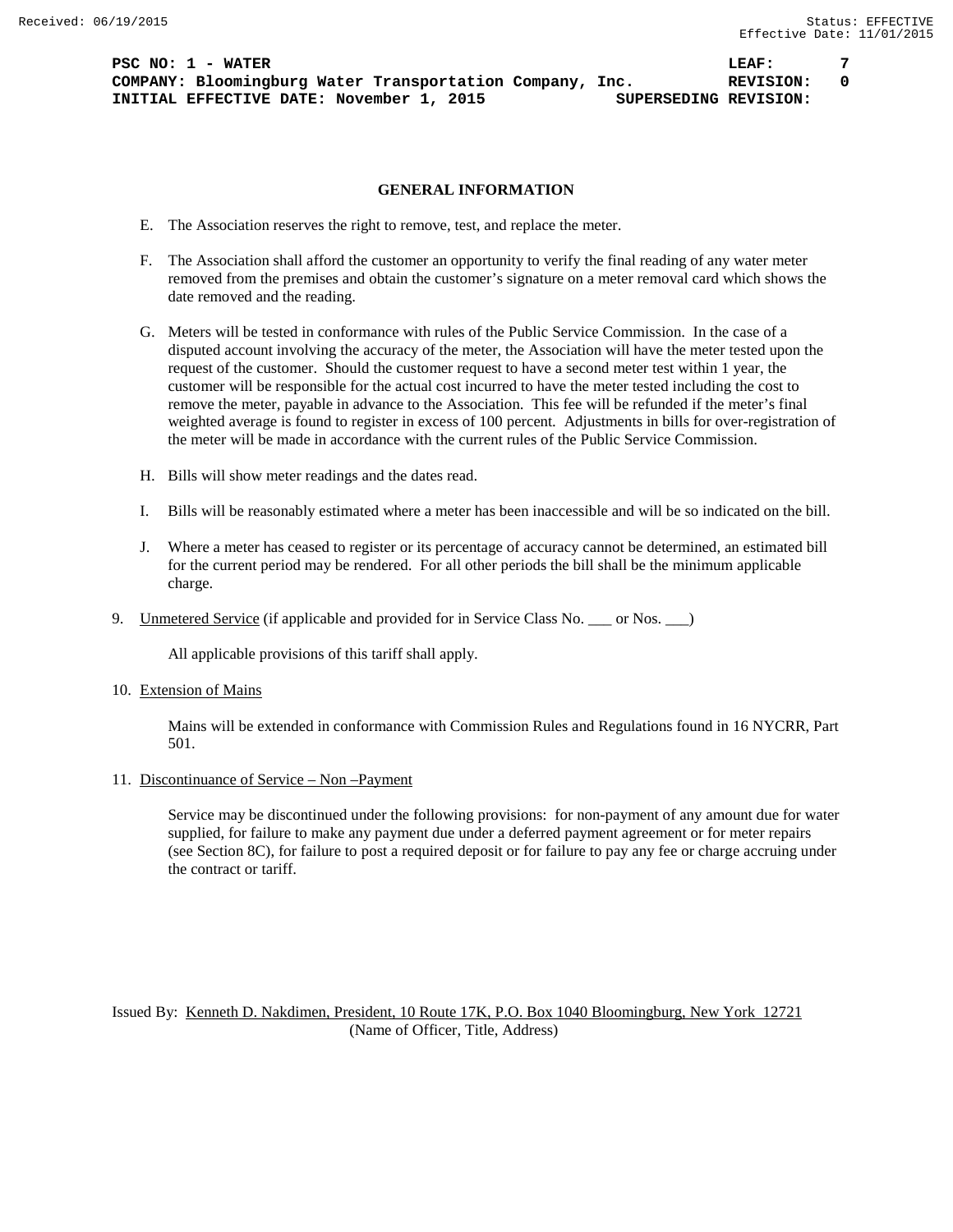**PSC NO: 1 - WATER LEAF: 8 COMPANY: Bloomingburg Water Transportation Company, Inc. REVISION: 0 INITIAL EFFECTIVE DATE: November 1, 2015 SUPERSEDING REVISION:**

#### **GENERAL INFORMATION**

- A. A bill not paid within 23 days of mailing is considered delinquent, ad the Association ma discontinue service after complying with 16 NYCRR, Part 533 which requires: (1) 15 days written notice if served personally, or (2) 15 days after a registered letter containing such notice has been signed or refused, or (3) 18 days after mailing written notice in a post-paid wrapper. Service will not be re-established until payment of all proper arrears, charges and deposits is made or a deferred payment agreement is entered into. Receipt of a subsequently dishonored negotiable instrument in response to a notice of discontinuance shall not constitute payment of the customer's account and the Association shall not be required to issue additional notice prior to discontinuance. There will be a charge for processing all returned checks equal to the bank charge plus a handling fee of \$5.00 (not to exceed the maximum allowed by Section 5-328 of General Obligations Law).
- B. The Association will not discontinue service to residential premises for non-payment of bills on a Friday, Saturday, Sunday, public holiday (as defined in General Construction Law), or on a day on which the utility's main office is closed. Discontinuance can only take place from Monday to Thursday between the hours of 8 a.m. and 4 p.m.
- C. The Association will not discontinue service for non-payment of bills to any person or entity receiving public assistance if the payment for such service is to be paid directly by the Department of Social Services or by the local Social Services representatives.
- 12. Discontinuance of Service Other
	- A. Service rendered under any application, contract or agreement may be discontinued by the Association after reasonable notice for any of the following reasons:
		- (1) For willful or indifferent waste of water due to any cause or for non-authorized use of water.
		- (2) For failure to protect from damage the meter and connection, or for failure to protect and maintain the service pipe or fixtures on the property of the customer in a condition satisfactory to the Association.
		- (3) For tampering with any meter, connections, service pipe, curb cock, seal or any other appliance of the Association controlling or regulating the customer's water supply.
		- (4) For failure to provide the Association's employees reasonable access to the premises supplied, or for obstructing the way of ingress to the meter or any other appliances controlling or regulating the customer's water supply.
		- (5) In case of vacancy of the premises.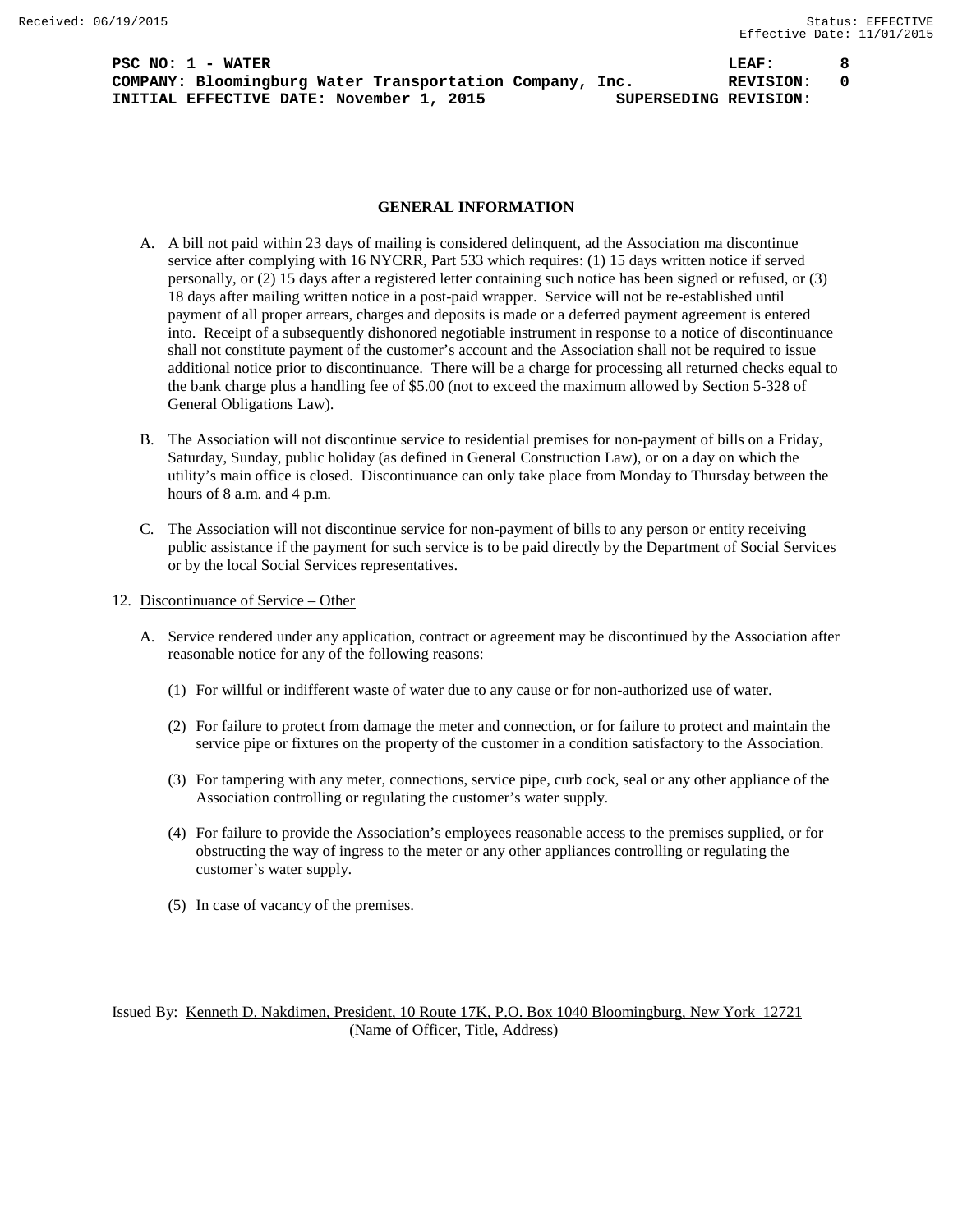## **GENERAL INFORMATION**

- (6) For cross connections.
- (7) For submetering or reselling water.
- (8) For non-compliance with water usage restrictions.
- (9) For violation of any rule or regulation of the Association as filed with the Public Service Commission, provided such violation affects the reliability or integrity of the water system.
- B. Written notice of discontinuance of service shall contain the information required by 16 NYCRR Section 533.3 and will be given except in those instances where a public health hazard exists.
- C. The Association may, at any time, temporarily discontinue water service in case of accident, or for the purpose of making connections, alterations, repairs, changes, etc.
- D. Except as stated in the preceding paragraph, or in the case of a violation that threatens the integrity of the water system, the Association shall not discontinue service to any customer on a Friday, Saturday, Sunday, Public Holiday or on a day when the Association is not open for business. Public Holiday shall refer to those holidays defined in the General Construction Law.

# 13. Discontinuance of Residential Service – Special Procedures

If termination of service would result in serious impairment to health and safety, the Association must delay the termination of service or, if service has already been terminated, must restore service, for thirty days under the following conditions.

- A. all occupants are either blind, disabled, 62 years of age or older or 18 years of age or under;
- B. a medical emergency exists; or
- C. if heating would be affected between November 1 and April 1.

It is the customer's responsibility to notify the Association that such conditions exist and to provide any required documentation. The Association may require that the customer make appropriate arrangements to pay any arrears as well as pay current bills.

## 14. Deferred Payment Agreements

In addition to those circumstances in Section 13, the Association will consider granting customers reasonable payment terms in cases where a customer is threatened with termination of service, or where the Association has issued a backbill to a customer. Any such agreement may require the customer to make a reasonable down payment, and to pay bills when issued.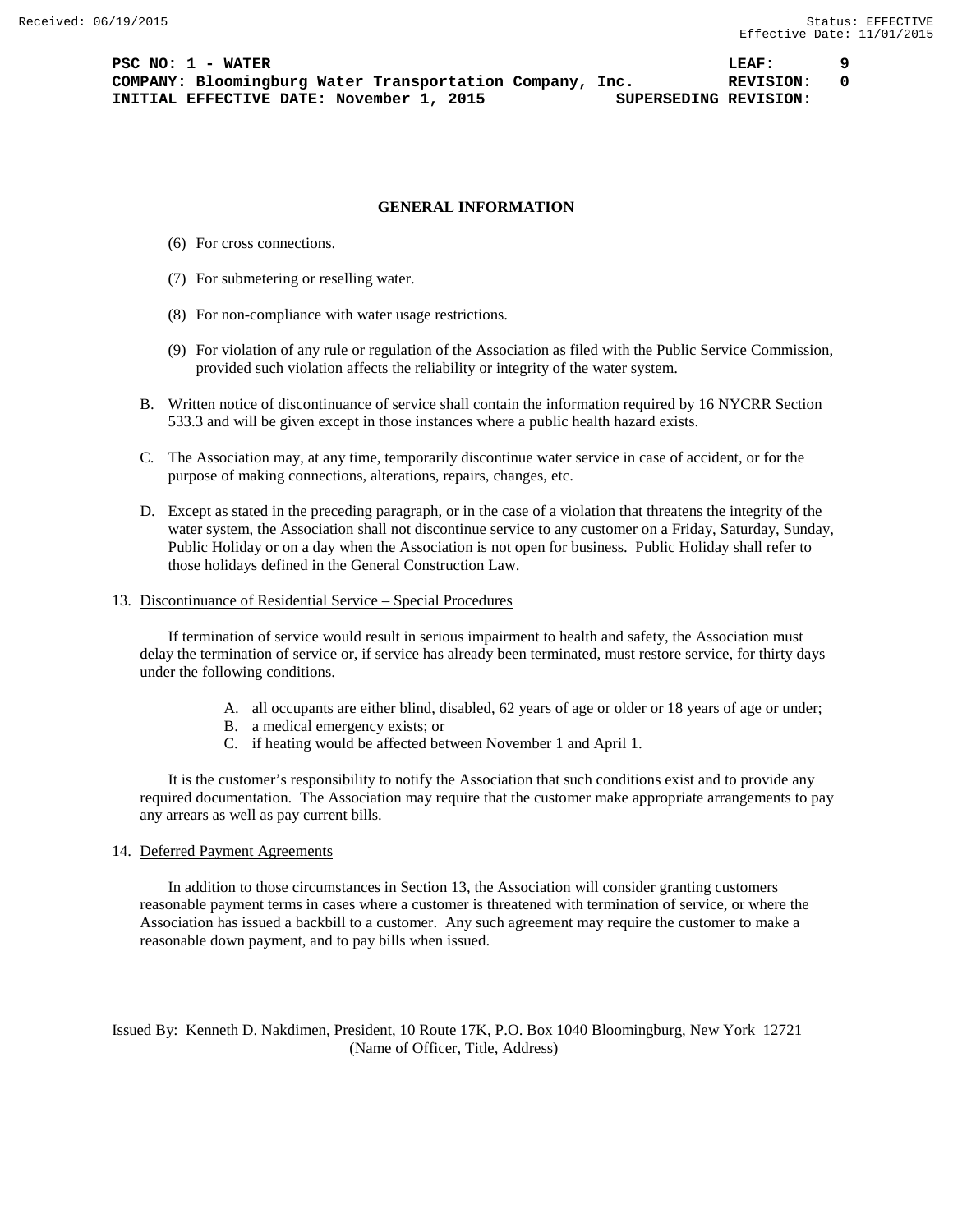**PSC NO: 1 - WATER 10 LEAF: 10 COMPANY: Bloomingburg Water Transportation Company, Inc. REVISION: 0 INITIAL EFFECTIVE DATE: November 1, 2015 SUPERSEDING REVISION:**

# **GENERAL INFORMATION**

## 15. Complaint Handling Procedures

- A. The Association will promptly investigate and evaluate all complaints received from customers regarding bills for service rendered or required deposits. The results of the Association's findings will be reported to the customer. During the period of investigation and evaluation, service will not be discontinued, nor shall a new notice of termination be issued, provided, however, that the customer will be required to pay the undisputed portion of any balance due, which may include for current usage.
- B. After the completion of such an investigation, if the Association determines that the disputed service has been rendered, or that the disputed charge or deposit is proper in whole or in part, the Association may require that the full bill or deposit be paid. Appropriate notices of the determination shall be given to the customer, and where notice of discontinuance of service was previously sent, or is served with the determination, such notice shall include a statement advising the customer of the availability of the Commission's complaint handling procedures, including the address and telephone number of the Department's Consumer Services Division. Where prior notice of discontinuance was sent, Association procedure provides for discontinuance of service if customer fails to pay the proper amount due and owing within 5 days after notice of the Association determination was served personally on the customer or at least 8 days after mailing of the notice. Under no circumstances will discontinuance of service occur if so precluded by the Commission.
- C. In situations where the complaint procedures of the Commission have been invoked and it is determined that the disputed service has been rendered or that the disputed charge or deposit is proper and prior notice of discontinuance was sent, a customer's service will not be discontinued for failure to pay the amount found due and owing until at least 5 days after notice of the Commission's determination, where personal service is made, or at least 8 days after mailing of such a notice.

#### 16. Restoration of Service

A charge will be made to restore service after discontinuance at the customer's request, for non-payment or for violation of these rules.

This charge or charges will be at a rate agreed upon by the members of the Association and will appear on all written notices or discontinuance of service. Any member has the right to request that the Department of Public Service investigate the charges.

In a case where service is being restored after discontinuance for non-payment, the Association may require full payment of all arrears as well as the restoration of service charge. If the Association and the member have entered into some form of payment agreement the agreed upon down payment may be required before service will be restored.

If it becomes necessary to disconnect service at the main because of willful acts of a member, the service restoration charge will include the actual costs incurred by the Association to disconnect and reconnect the service.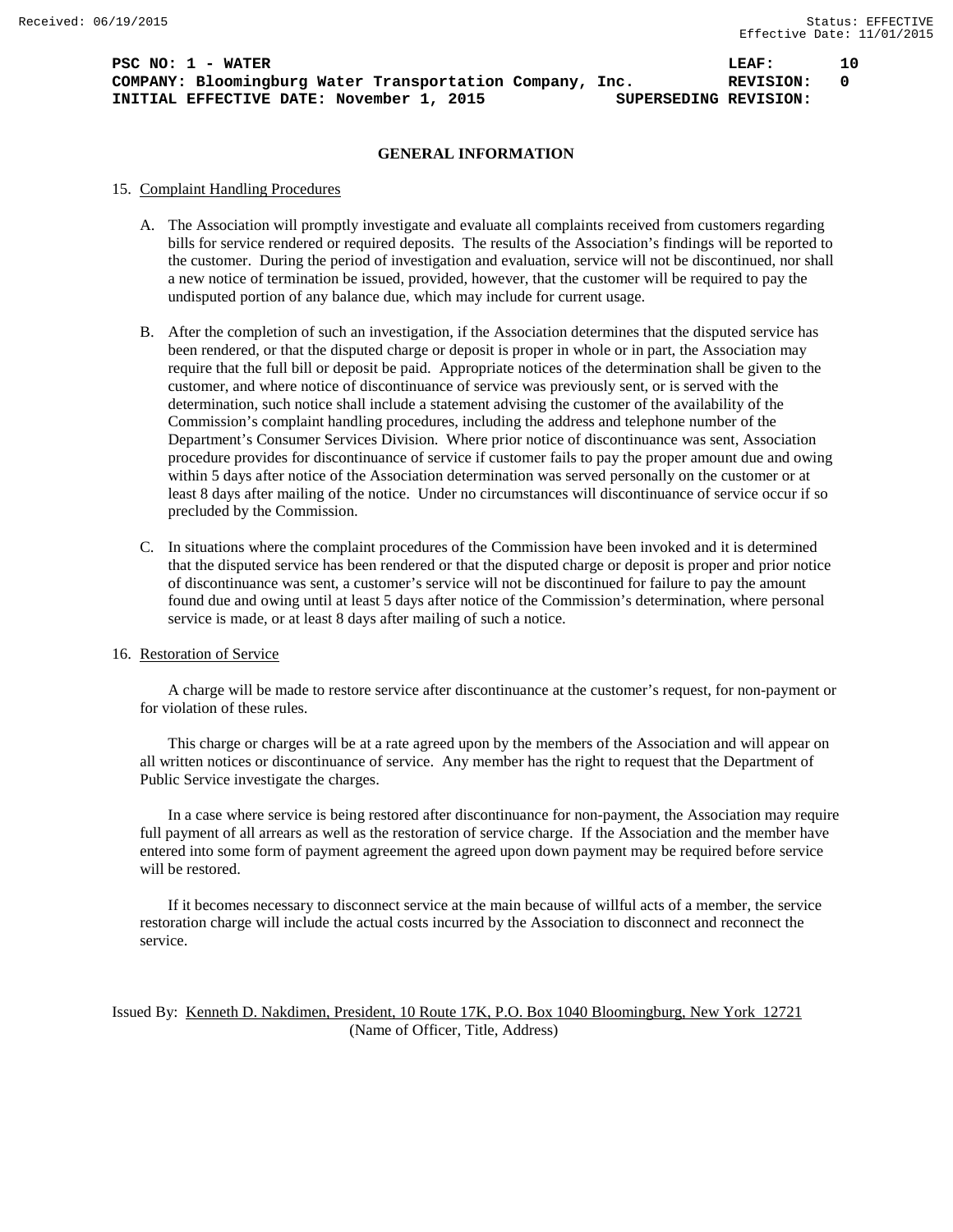**PSC NO: 1 - WATER LEAF: 11 COMPANY: Bloomingburg Water Transportation Company, Inc. REVISION: 0 INITIAL EFFECTIVE DATE: November 1, 2015 SUPERSEDING REVISION:**

# **GENERAL INFORMATION**

### 17. Interest on Customer Overpayments

The Association will provide interest on a customer overpayment as follows:

- A. A customer overpayment is defined as payment by the customer to the Association in excess of the correct charge for water service supplied to the customer which was caused by erroneous billing by the utility.
- B. The rate of interest on such amounts shall be the greater of the unadjusted customer deposit rate or the applicable late payment rate, if any, for the service classification under which the customer was billed. Interest shall be paid from the date when the customer overpayment was made, adjusted for any changes in the deposit rate or late payment rate, and compounded monthly, until the date when the overpayment was refunded.
- C. The Association will not pay interest on customer overpayments that are refunded within 30 days after such overpayment is received by the Association.

# 18. Regulation

All matters, rules and other situations concerning the rendering of water service which are not specifically covered herein or in a provision of the New York State Codes, Rules and Regulations and which are subject to the jurisdiction of the Public Service Commission, and for which a customer and the Association cannot agree as to an equitable and fair solution will be referred to said Commission to be resolved. Either the customer or the Association may request that a rule or provision of this tariff be changed for a particular situation.